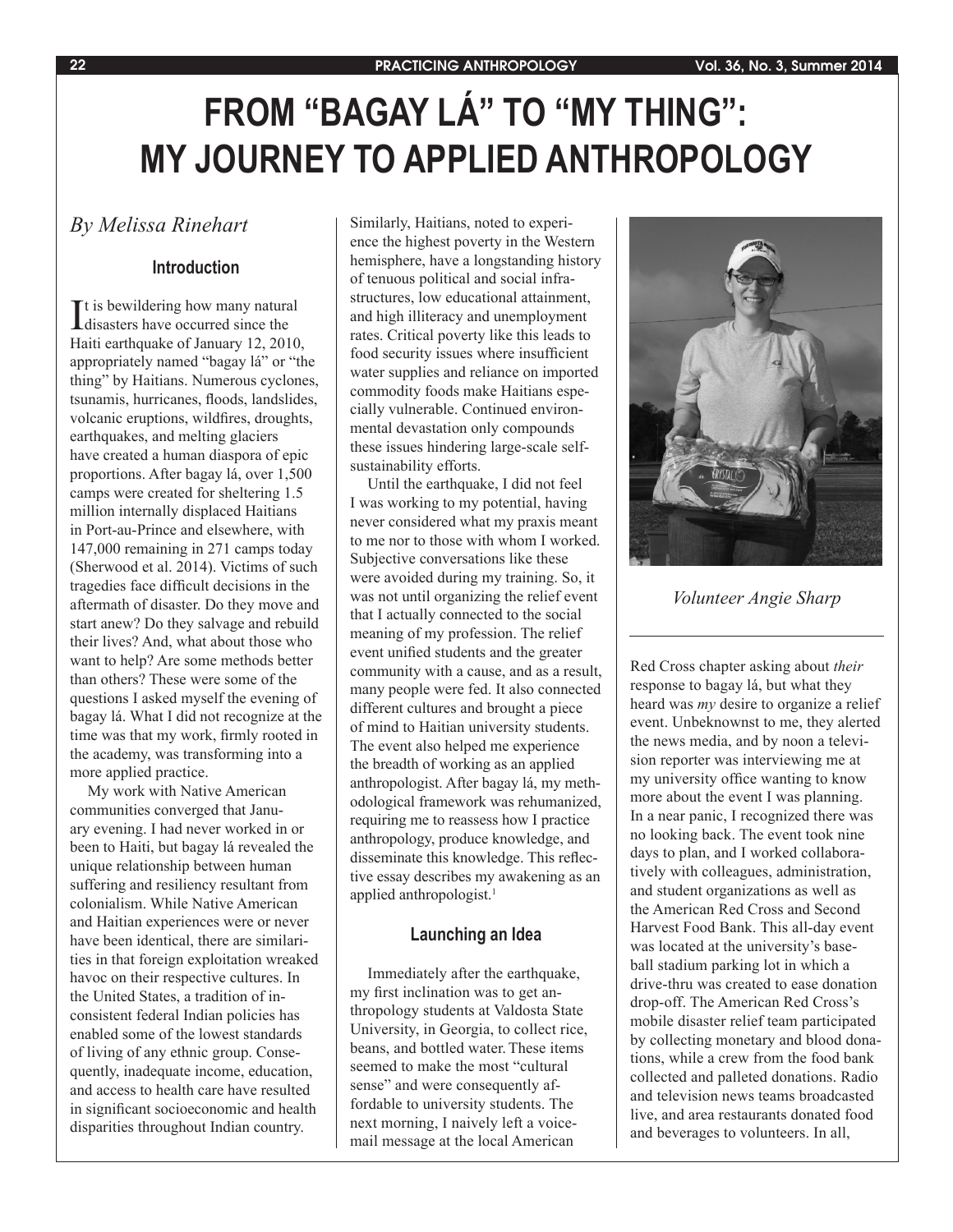35,000 pounds of food and water were collected equivalent to 17 tons. The food bank eventually trucked one-third of the donations to Miami, Florida, and from there the State Department flew the shipment to Port au Prince. Remaining donations were picked up by the Feed the Children organization, flown gratis by FedEx to Haiti, and then trucked to a displaced persons camp sheltering 15,000 Haitians.

 Similar to Ethridge's (2006) experiences during post-Hurricane Katrina relief efforts in Mississippi, it was easy for me to exoticize the earthquake and make assumptions about disaster relief. Like Ethridge, I based my work on poorly examined assumptions about beneficiaries and local conditions after the earthquake. Although the food bank director advised collecting financial donations instead, he supported the event, recognizing my commitment notwithstanding the media and public pressures at hand. He also graciously organized a logistical team for transporting donations to Haiti. It was easy to get caught up in the shifting humanitarian compass at the time, but in reality I knew bagay lá only exacerbated Haitian food insecurities. Long-term food aid undermines local and regional economies, thereby creating and sustaining economic dependencies (Jackson 2005). Instead of supporting self-sustainability and long-term food security, bagay lá revealed the modus operandi of an ineffective way to feed a country. The disaster also affirmed that large-scale emergency relief was virtually nonexistent, which made international cries for immediate relief even more critical. Although aid quickly came to the island from the United States and elsewhere, it inadvertently maintained a status quo of historical dependency (Jackson 2005). Similarly, Ethridge (2006) recognized how the American government failed the peoples of the Gulf Coast with inadequate attention to survivors wherein Hurricane Katrina, like bagay lá, evidenced a weak infrastructure for disaster relief.

 Ethridge also framed the aftermath of Hurricane Katrina as exotic and rife with cultural chaos, but instead, was



*Organizer Melissa Rinehart*

surprised by the resiliency and sense of agency survivors held. She pondered the significance of what she did as an individual. While every little bit helped, the devastation was "mind numbing" and revealed deep disconnects between relief efforts and local conditions (Ethridge 2006). Although never on the ground in Haiti as Ethridge was in Mississippi, I also questioned and reevaluated my respective motives and assumptions about helping victims. My idea co-committed many others to help those they would never meet, operating under the rationale that I was doing this in the most culturally appropriate manner. Although I knew the event would not resolve longstanding food insecurity in Haiti, I still felt compelled to help. My projected objectivist understandings of the world quickly morphed into something more morally informed and subjectively heart-centered that January.

#### **My Public Role as an Anthropologist**

 My public role as an anthropologist validated my efforts to others during event planning. Credentials opened doors to the American Red Cross, the food bank, and the media. Furthermore, working with Native American peoples

made it more easily understood by others, especially those who knew me, why I wanted to help. Local media portrayed the effort as if it was a natural fit for someone who already works with communities typically depicted as povertystricken despots living in marginal areas of the country or as casino-wealthy capitalists. Similarly, media descriptions of Haitians have continuously portrayed them as desperate peoples historically aligned with political exploitation, class warfare, and religious disenfranchisement. Such portrayals create and maintain a "dehumanization narrative" of a backward people in need of help from others (Ulysse 2010:38). Admittedly, initial media depictions pushed me from latent observation to active organization, but my inspiration to do something was born more from what I knew about Haitian history—a history of suffering and resilience. Ethridge (2006) marveled at the myriad of survival skills from displaced Katrina victims as I observed through media depictions of displaced Haitians.

 In the public's eye, they saw me practicing anthropology while organizing the event. It did not matter, and perhaps some were unaware, that anthropological work/research is guided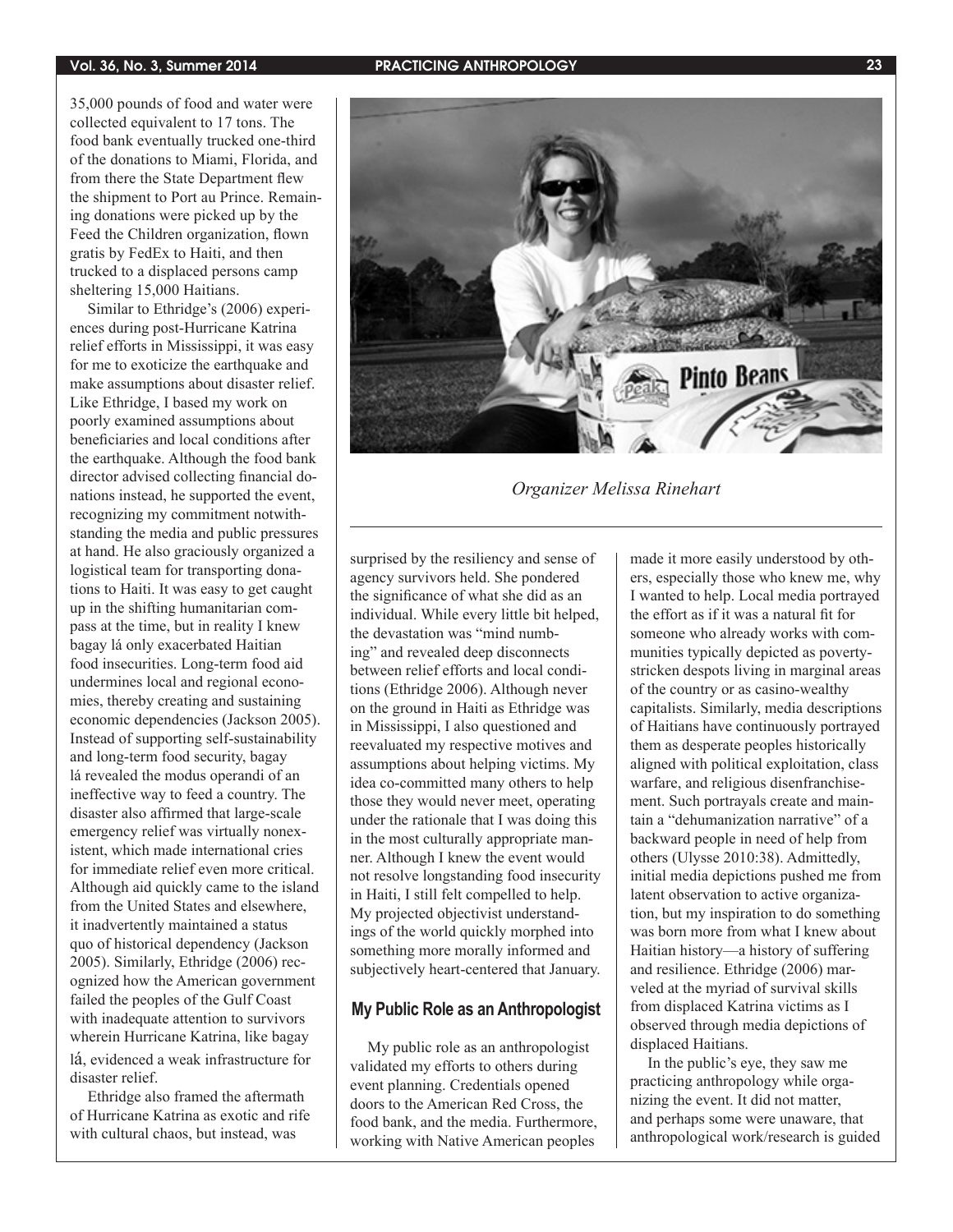by hypotheses; regardless, I was seen as an anthropologist "doing her thing." Consequently, I began to see my role more broadly in the community and the need to apply my knowledge in alternative ways. Community involvement was overwhelmingly supportive throughout the planning process. Donations came to my office less than 48 hours after bagay lá, and three Haitian students visited my office with one fearing he lost two family members in the earthquake. Applying my skills, unbeknownst to me at the time, was becoming the vehicle for my anthropological voice.

profession is culturally determined and that it may oppose the values of those with whom I work, but by acknowledging this, I am liberated from the cloak of pretending the "self" is not lurking in my work. I have also learned that applied anthropology is a collective experience. Whether working with consultants one-on-one or with community members, practicing anthropology is rarely a singular experience. Unilineally engaged learning is counterproductive to praxis as the co-production of unified knowledge depends upon the creation of "morally charged relationships" bound

 $C$ I now define the social meaning of practicing anthropology as working in, with, and for communities. …I have also learned that applied anthropology is a collective experience. Whether working with consultants oneon-one or with community members, practicing anthropology is rarely a singular experience.  $\frac{1}{2}$ 

#### **A More Informed Applied Praxis**

I now define the social meaning of practicing anthropology as working in, with, and for communities. Johnston (2010:S244), describing herself as a scholar-advocate, asserts "that as global citizens who have historically and currently worked with the world's vulnerable peoples, anthropologists not only have a special obligation but a disciplinary obligation to consider international laws and norms in the shaping of their praxis." Of course, the irony with this is that international laws and norms are rarely shaped by the marginalized peoples with whom we work. By organizing the relief effort, I achieved greater clarity in what practicing anthropology means to me—it fulfills my sense of human interest, my compassion for people, and my passion for the field. I understand my sense of place in my

by trust, respect, and beneficence for everyone (Carrithers 2005:437).

 My heart ached for displaced Haitians in ways I had not experienced previously. After the relief event, I found myself asking how it was possible to capture the experiences of others when my own experiences were not considered. Post-modernist writings are often scrutinized for such reflexivity, but in reality these works offer greater understandings of the human condition. Discernment of such humanism also silences known biological underpinnings of various emotions.<sup>2</sup> How does one separate her socioculturally and biologically driven emotions from those with whom she works? Handling emotions in the field, or issues such as transference and countertransference, are typically omitted from methods books (Wolf 2010). Devereux's (1967) seminal work compels readers to free themselves from

their anxieties by accepting the intrinsic value of their emotions throughout the research process, wherein one's countertransference then becomes a more creative source for cultural analysis that would otherwise be detrimental to the research process. More recently, Davies and Spencer's (2010) *Emotions in the Field: The Psychology and Anthropology of Fieldwork Experience*  demonstrates how emotions actually enhance fieldwork experiences. Separating emotions does not render objective praxis but more of a potentially soulless enterprise. How is this possible in the most humanistic of the sciences? Our work is a human-centered activity, and recognizing the relationship between me, the practicing anthropologist, and the "other" is a social negotiation requiring reflexivity. Reciprocal influences, no matter how much we attempt to downplay our efforts, are important to the larger narrative. There is a place for moral judgment in anthropological work if praxis moves away from dialectical subjunctive and declarative moods to one with moral aesthetics in mind.

#### **The Future of Public Engagement**

 Bourdieu (2003:14, 17) called for more social scientists to "intervene in the world of politics" and to reexamine the roles they hold "in various social movements active today." However, the political activism he called for is only one path for a more morally charged praxis, as is relief event planning. There are multiple ways to engage publicly, and from these engagements we learn how to work and live together more effectively. Public engagement ensures anthropological advancement and is critical for discerning better understandings of the human condition. While such engagement may be viewed as less positivist, positivists also work with limitations no matter how pristine the data. Public engagement is inherently social, and in an increasingly globalized world, the need for disseminating anthropological knowledge is growing.

 Current technologies offer creative ways to apply anthropological knowledge. Higher education has resisted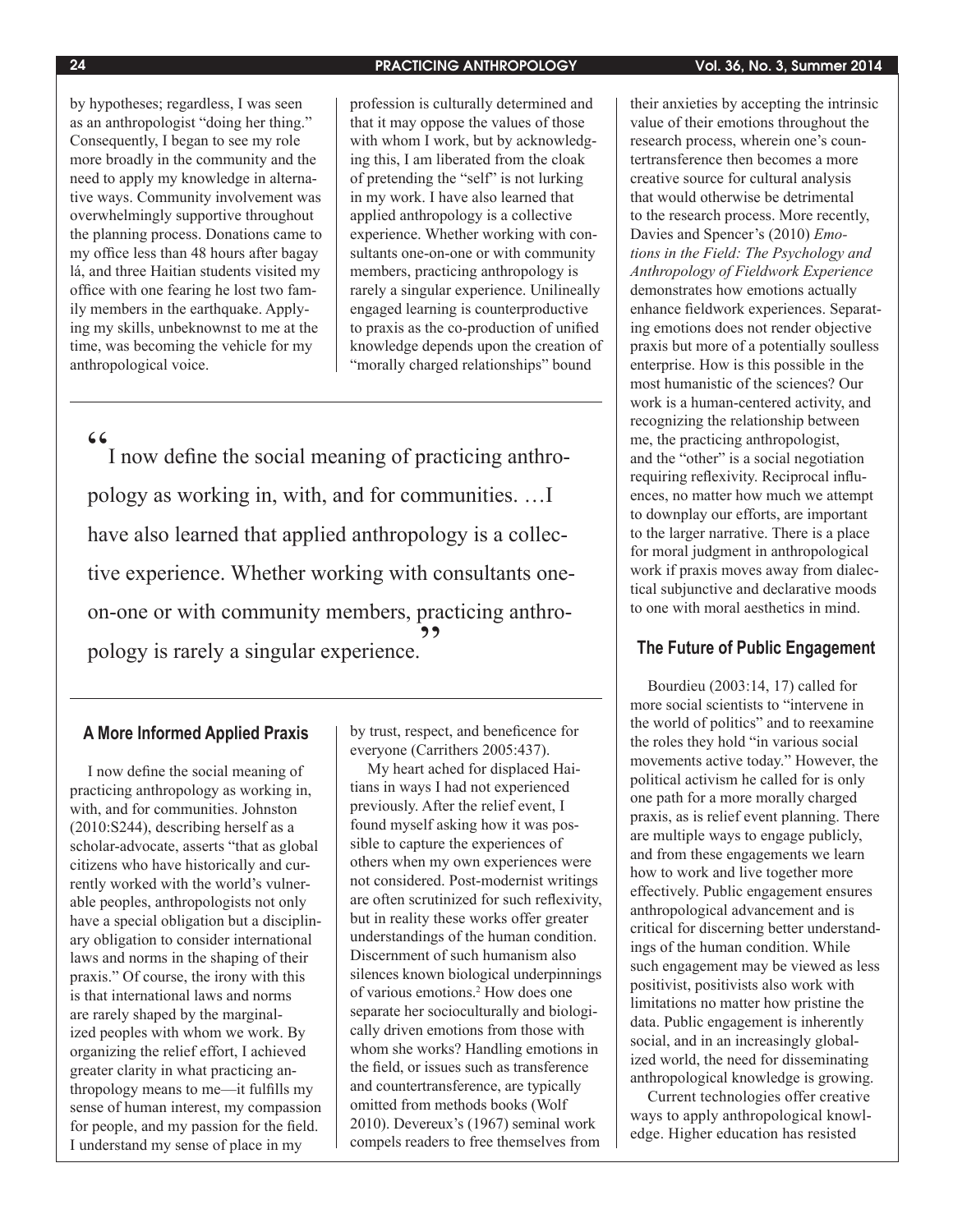new technology on a large scale, especially when it comes to scholarly innovation. Online publishing opportunities are frowned upon, and blogging is typically devalued, but as Weller, professor of educational technology and active blogger himself, contends, blogging is limitless in its content and in the number of readers/followers it gains. "Institutional reputations are largely created through the faculty's online identity, and many institutions are now making it a priority to develop, recognize, and encourage practices such as blogging" (Weller 2012:para. 13). The American Anthropological Association's launching of a dedicated blog on the *Huffington Post* in 2012 acknowledges the value of applying anthropology to everyday issues; and anthropologist Paul Stoller (2013) has a dedicated blog on the *Huffington Post,* equating anthropologists to narrators of "real-world problems." Our "academic ecosystem is [indeed] a more complex one now" (Weller 2012:para. 5) and further molds "scholarship with commitment" (Bourdieu 2003:24). Bourdieu (2003:24) called for the social sciences to "break out of the academic microcosm and to enter resolutely into sustained exchange with the outside world more"; and social media, while it may not be attractive to all, nurtures such a global exchange.

 My desire to exchange outside the academy grew after bagay lá. I began podcasting with Northeast Indiana Public Radio for a series that engaged listenership with unrecognized cultural practices in northeast Indiana. In conjunction with podcasting, I blogged, again, something I had never considered before. As with organizing the relief event, until I began doing it, I did not appreciate its appeal or how much it would push my writing. The global reach of various media has the ability to create fuller understandings of the human story, and as Bainton states, these tools "provide another voice of potential reason to the cacophony of options and biases that one finds in the media today" (Newsgroup message to author, May 5, 2012). While I no longer podcast or blog, I continue to seek different

ways for engaging publicly. I maintain a Facebook page where I post news briefs from the four fields of anthropology, and I write for a local magazine about multiculturalism in northeastern Indiana. These mediums offer a public platform for applying anthropological knowledge in ways I did not experience in the academy.

 This essay may sound authoritative or perhaps self-serving in some way, but that is not the intention. What I am calling for is for practicing anthropologists to reflect on what their profession means to them and to reassess this idea often throughout their careers, while considering creative ways to apply their skills. Our holistic perspectives enable a flexible career path, and one I now see as constantly evolving. Organizing a Haitian relief effort taught me many things. First, I presumed I knew what was best for people I had never met in absolute crisis. Extending Robben's (2005:451) call for examining our own assumptions in the context of disaster relief, if we deconstruct public anthropological engagement while deciphering our own assumptions, it opens us to "imagine other cultural realities, to suspend [our] own taken-for-granted world, and learn about other worldviews through empathic fieldwork relations."

 I also learned from organizing the relief event the need for greater validity of cultural survival. Historical trauma is a reality for many peoples, and these realities are difficult to convey in writing (Anderson 2011). By assessing historical trauma relative to the community, it forces one to look beyond grim statistics and focus more on cultural resiliency. Recognizing the disconnects between statistics and realities also enabled me to connect emotionally with others more deeply—professionally and otherwise. A renewed sense of emotional engagement "serves to acknowledge the complex, shared emotions of fieldwork and really of every human encounter" (Smith and Kleinman 2010:181). My growing awareness into the depths of human suffering and the resiliency people find therein compelled me to do the same with myself. Like Anderson (2011), who felt unprepared in his

fieldwork with the Western Arapaho, I shudder at how I once conveyed my scientific gaze instead of being a more fully engaged person.

 All anthropological work is morally grounded if even at the outset "in the recognition of the worth of others" (Carrithers 2005:437). My practice, now more than ever before, is profoundly rooted in moral obligation and how it serves others. Regardless of the medium, applying anthropology has become the voice in which I mediate my traditionally trained self with a more actively engaged public servant. While I agree with Johnston (2010:S235) that working in the public interest is a privilege, I disagree that it is "an intensely problematic burden that demands explicit attention to the social terms and potential ramifications of engagement." Working with multiple audiences is not a burden but a commitment that bridges my dualistic compassion for people and my profession. I also learned that my public role as a practicing anthropologist was and remains more broadly defined than I had envisioned. In my mind, I was organizing a relief effort because I cared, not because of my profession. The impact of applied work is tremendous, and while there are disciplinary standards for disseminating anthropological knowledge, these traditions require continuous review. We have an increased responsibility to support a growing public intellectualism as well as making more emotive connections to the self and to those with whom we work. As such, the culture of a more applied praxis requires personal and professional reassessment and refinement, no less than the examined cultural practices of the other.

#### **Acknowledgements**

 I thank Luke Eric Lassiter, Matthew Richard, Anita Puckett, and two anonymous reviewers for their thoughtful reviews of this essay. I am also grateful to former students and colleagues who helped organize the relief event. My deepest gratitude goes to Frank Richards, Director of Second Harvest of Food Bank in Valdosta, Georgia.